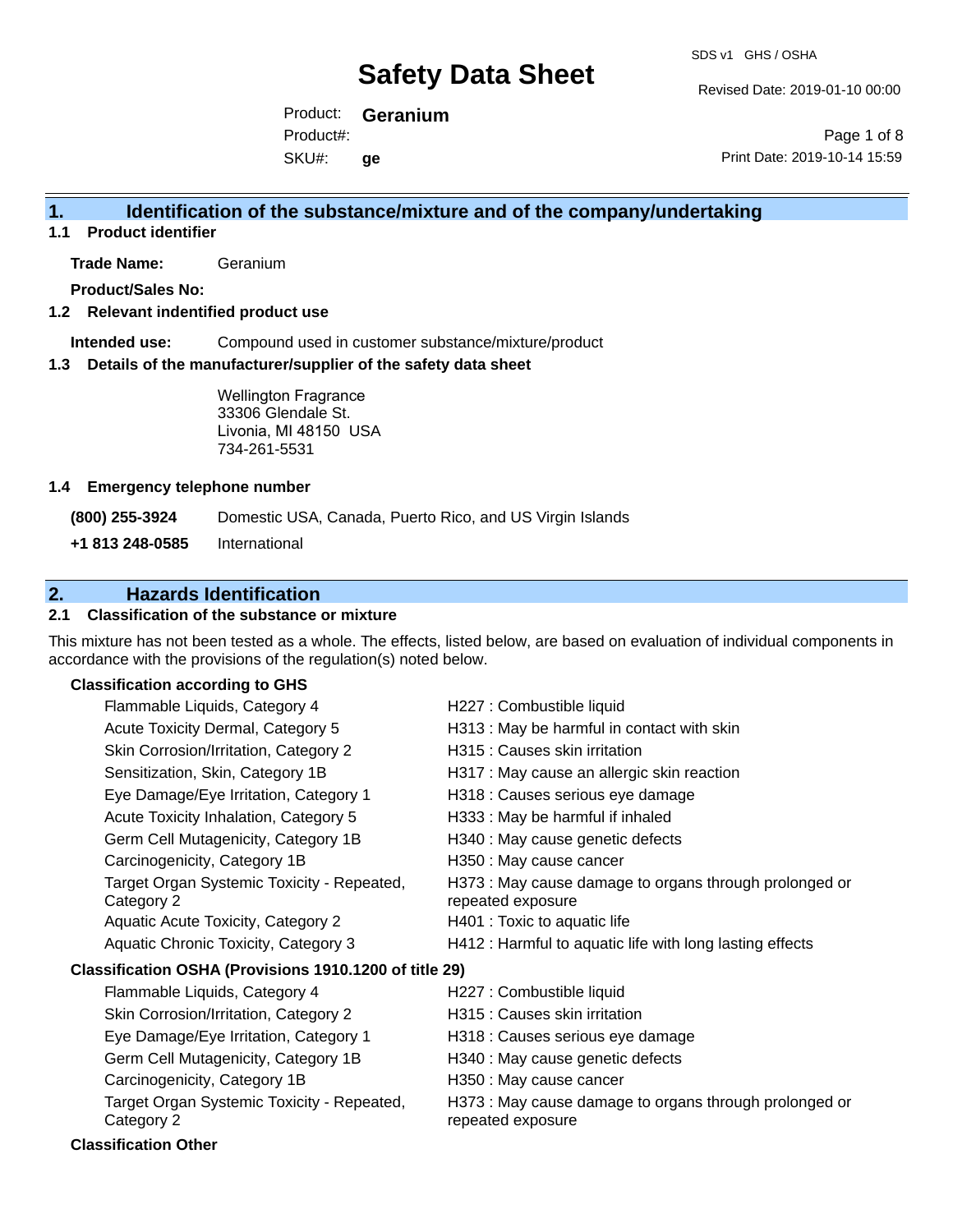SDS v1 GHS / OSHA

Revised Date: 2019-01-10 00:00

### Product: **Geranium**

Product#:

SKU#: **ge**

Page 2 of 8 Print Date: 2019-10-14 15:59

Carcinogenicity This mixture contains ingredients identified as carcinogens, at 0.1% or greater, by the following:None [ ] ACGIH [ ] IARC [X] NTP [ ] OSHA [ ]

#### **2.2 Label elements**

#### **Labelling (REGULATION (EC) No 1272/2008)**

#### **Hazard pictograms**





#### **Signal Word: Danger**

#### **Hazard statments**

| H <sub>22</sub> 7 | Combustible liquid                                                |
|-------------------|-------------------------------------------------------------------|
| H313              | May be harmful in contact with skin                               |
| H315              | Causes skin irritation                                            |
| H317              | May cause an allergic skin reaction                               |
| H318              | Causes serious eye damage                                         |
| H333              | May be harmful if inhaled                                         |
| H340              | May cause genetic defects                                         |
| H <sub>350</sub>  | May cause cancer                                                  |
| H373              | May cause damage to organs through prolonged or repeated exposure |
| H401              | Toxic to aquatic life                                             |
| H412              | Harmful to aquatic life with long lasting effects                 |

#### **Precautionary Statements**

#### **Prevention:**

| P <sub>202</sub><br>Do not handle until all safety precautions have been read and understood<br>P <sub>235</sub><br>Keep cool<br>P <sub>260</sub><br>Do not breathe dust/fume/gas/mist/vapors/spray<br>P <sub>264</sub><br>Wash hands thoroughly after handling |  |
|-----------------------------------------------------------------------------------------------------------------------------------------------------------------------------------------------------------------------------------------------------------------|--|
|                                                                                                                                                                                                                                                                 |  |
|                                                                                                                                                                                                                                                                 |  |
|                                                                                                                                                                                                                                                                 |  |
|                                                                                                                                                                                                                                                                 |  |
| P272<br>Contaminated work clothing should not be allowed out of the workplace                                                                                                                                                                                   |  |
| P273<br>Avoid release to the environment                                                                                                                                                                                                                        |  |
| P <sub>281</sub><br>Use personal protective equipment as required                                                                                                                                                                                               |  |
| Response:                                                                                                                                                                                                                                                       |  |
| $P302 + P352$<br>IF ON SKIN: Wash with soap and water                                                                                                                                                                                                           |  |
| $P304 + P312$<br>IF INHALED: Call a POISON CENTER or doctor/physician if you feel unwell                                                                                                                                                                        |  |
| IF IN EYES: Rinse cautiously with water for several minutes Remove contact lenses if<br>$P305 + P351 + P338$<br>present and easy to do. continue rinsing                                                                                                        |  |
| IF exposed or concerned: Get medical advice/attention<br>$P308 + P313$                                                                                                                                                                                          |  |
| P310<br>Immediately call a POISON CENTER or doctor/physician                                                                                                                                                                                                    |  |
| Get medical advice/attention<br>P313                                                                                                                                                                                                                            |  |
| P314<br>Get Medical advice/attention if you feel unwell                                                                                                                                                                                                         |  |
| If skin irritation or a rash occurs: Get medical advice/attention<br>$P333 + P313$                                                                                                                                                                              |  |
| P362<br>Take off contaminated clothing and wash before reuse                                                                                                                                                                                                    |  |
| P363<br>Wash contaminated clothing before reuse                                                                                                                                                                                                                 |  |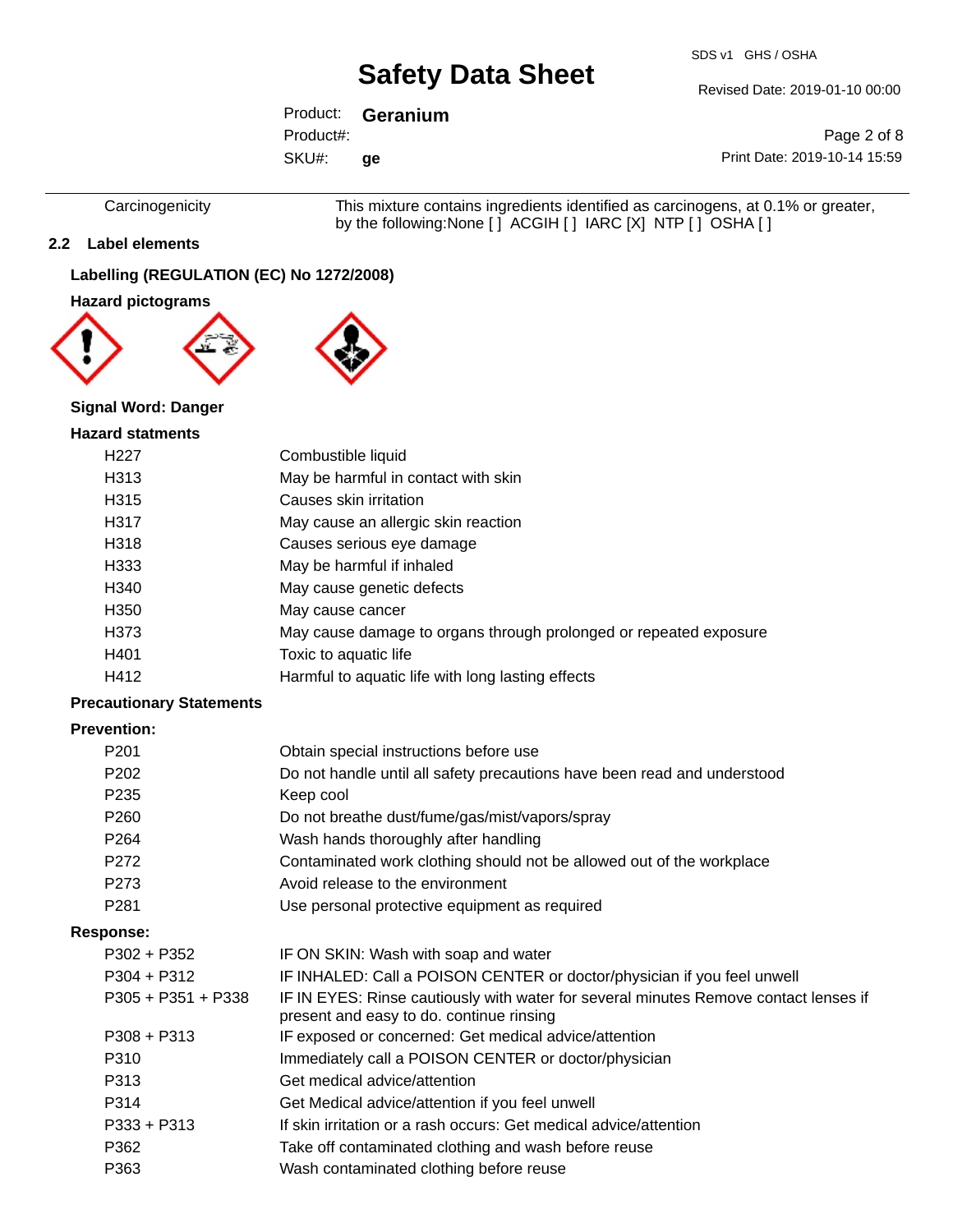SDS v1 GHS / OSHA

Revised Date: 2019-01-10 00:00

|           | Product: <b>Geranium</b> |                              |
|-----------|--------------------------|------------------------------|
| Product#: |                          | Page 3 of 8                  |
| SKU#:     | ae                       | Print Date: 2019-10-14 15:59 |

#### P370 + P378 In case of fire: Use Carbon dioxide (CO2), Dry chemical, or Foam for extinction. Do not use a direct water jet on burning material

**2.3 Other Hazards**

**no data available**

#### **3. Composition/Information on Ingredients**

#### **3.1 Mixtures**

This product is a complex mixture of ingredients, which contains among others the following substance(s), presenting a health or environmental hazard within the meaning of the UN Globally Harmonized System of Classification and Labeling of Chemicals (GHS):

| CAS#<br>Ingredient                                       | EC#                                     | Conc.<br>Range | <b>GHS Classification</b>           |  |
|----------------------------------------------------------|-----------------------------------------|----------------|-------------------------------------|--|
| 84-66-2                                                  | 201-550-6                               | $30 - 40 \%$   | H316; H402                          |  |
| Diethyl phthalate                                        |                                         |                |                                     |  |
| 64742-48-9                                               | 265-150-3                               | $5 - 10 \%$    | H226; H304; H315; H336; H340; H350; |  |
|                                                          | Naphtha, petroleum, hydrotreated heavy  |                | H401; H411                          |  |
| $60 - 12 - 8$                                            | 200-456-2                               | $5 - 10 \%$    | H302; H313; H316; H319              |  |
| phenethyl alcohol                                        |                                         |                |                                     |  |
| 119-61-9                                                 | 204-337-6                               | $2 - 5%$       | H303; H313; H373; H401; H411        |  |
| Benzophenone                                             |                                         |                |                                     |  |
| 106-24-1                                                 | 203-377-1                               | $2 - 5%$       | H303; H315; H317; H318; H402        |  |
| Geraniol                                                 |                                         |                |                                     |  |
| 106-25-2                                                 | 203-378-7                               | $1 - 2%$       | H303; H315; H317; H319; H401        |  |
| Nerol                                                    |                                         |                |                                     |  |
| 106-22-9                                                 | 203-375-0                               | $1 - 2%$       | H303; H313; H315; H317; H319; H401  |  |
| Citronellol                                              |                                         |                |                                     |  |
| $90-17-5$                                                | 201-972-0                               | $1 - 2%$       | H315; H402; H412                    |  |
|                                                          | Trichloromethyl phenyl carbinyl acetate |                |                                     |  |
| $105 - 87 - 3$                                           | 203-341-5 0.1 - 1.0 %                   |                | H315; H317; H401; H412              |  |
| Geranyl Acetate                                          |                                         |                |                                     |  |
| See Section 16 for full text of GHS classification codes |                                         |                |                                     |  |

See Section 16 for full text of GHS classification codes which where not shown in section 2 Total Hydrocarbon Content (%  $w/w$ ) = 5.93

| <b>First Aid Measures</b><br>4.                 |                                                                                                               |
|-------------------------------------------------|---------------------------------------------------------------------------------------------------------------|
| <b>Description of first aid measures</b><br>4.1 |                                                                                                               |
| Inhalation:                                     | Remove from exposure site to fresh air and keep at rest.<br>Obtain medical advice.                            |
| <b>Eye Exposure:</b>                            | Flush immediately with water for at least 15 minutes.<br>Contact physician if symptoms persist.               |
| <b>Skin Exposure:</b>                           | Remove contaminated clothes. Wash thoroughly with water (and soap).<br>Contact physician if symptoms persist. |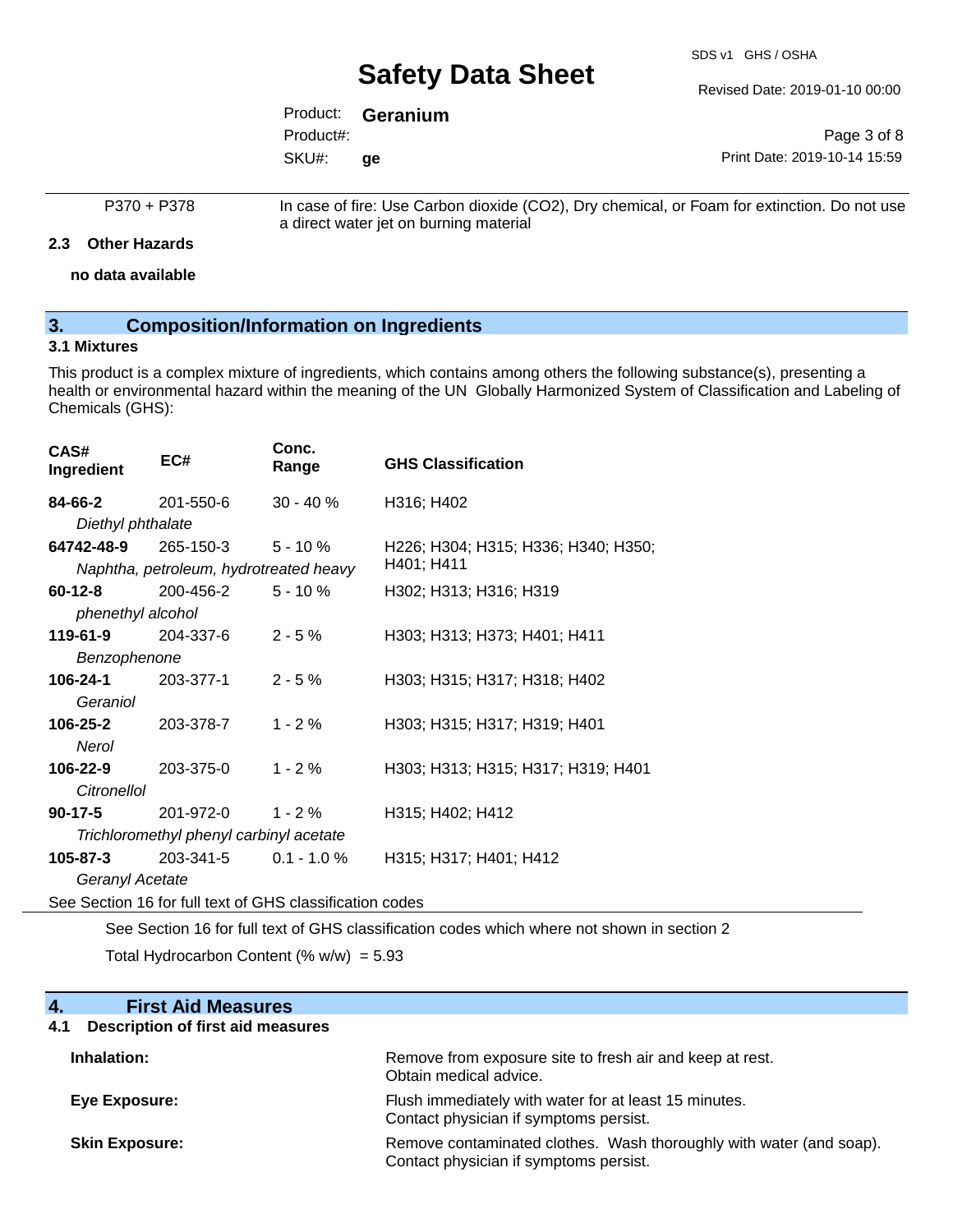SDS v1 GHS / OSHA

Revised Date: 2019-01-10 00:00

Product: **Geranium** SKU#: Product#: **ge**

Page 4 of 8 Print Date: 2019-10-14 15:59

| Ingestion:<br>Most important symptoms and effects, both acute and delayed<br>4.2 | Rinse mouth with water and obtain medical advice.                          |
|----------------------------------------------------------------------------------|----------------------------------------------------------------------------|
| <b>Symptoms:</b>                                                                 | no data available                                                          |
| <b>Risks:</b>                                                                    | Refer to Section 2.2 "Hazard Statements"                                   |
| 4.3                                                                              | Indication of any immediate medical attention and special treatment needed |
| Treatment:                                                                       | Refer to Section 2.2 "Response"                                            |
|                                                                                  |                                                                            |
| 5.<br><b>Fire-Fighting measures</b><br>5.1<br><b>Extinguishing media</b>         |                                                                            |
| Suitable:                                                                        | Carbon dioxide (CO2), Dry chemical, Foam                                   |
| Unsuitable                                                                       | Do not use a direct water jet on burning material                          |
| 5.2 Special hazards arising from the substance or mixture                        |                                                                            |
| <b>During fire fighting:</b>                                                     | Water may be ineffective                                                   |
| 5.3 Advice for firefighters                                                      |                                                                            |
| <b>Further information:</b>                                                      | Standard procedure for chemical fires                                      |
|                                                                                  |                                                                            |

#### **6. Accidental Release Measures**

#### **6.1 Personal precautions, protective equipment and emergency procedures**

Avoid inhalation and contact with skin and eyes. A self-contained breathing apparatus is recommended in case of a major spill.

#### **6.2 Environmental precautions**

Keep away from drains, soil, and surface and groundwater.

#### **6.3 Methods and materials for containment and cleaning up**

Clean up spillage promptly. Remove ignition sources. Provide adequate ventilation. Avoid excessive inhalation of vapors. Gross spillages should be contained by use of sand or inert powder and disposed of according to the local regulations.

#### **6.4 Reference to other sections**

Not Applicable

### **7. Handling and Storage**

#### **7.1 Precautions for safe handling**

Apply according to good manufacturing and industrial hygiene practices with proper ventilation. Do not drink, eat or smoke while handling. Respect good personal hygiene.

#### **7.2 Conditions for safe storage, including any incompatibilities**

Store in a cool, dry and ventilated area away from heat sources and protected from light in tightly closed original container. Avoid uncoated metal container. Keep air contact to a minimum.

#### **7.3 Specific end uses**

No information available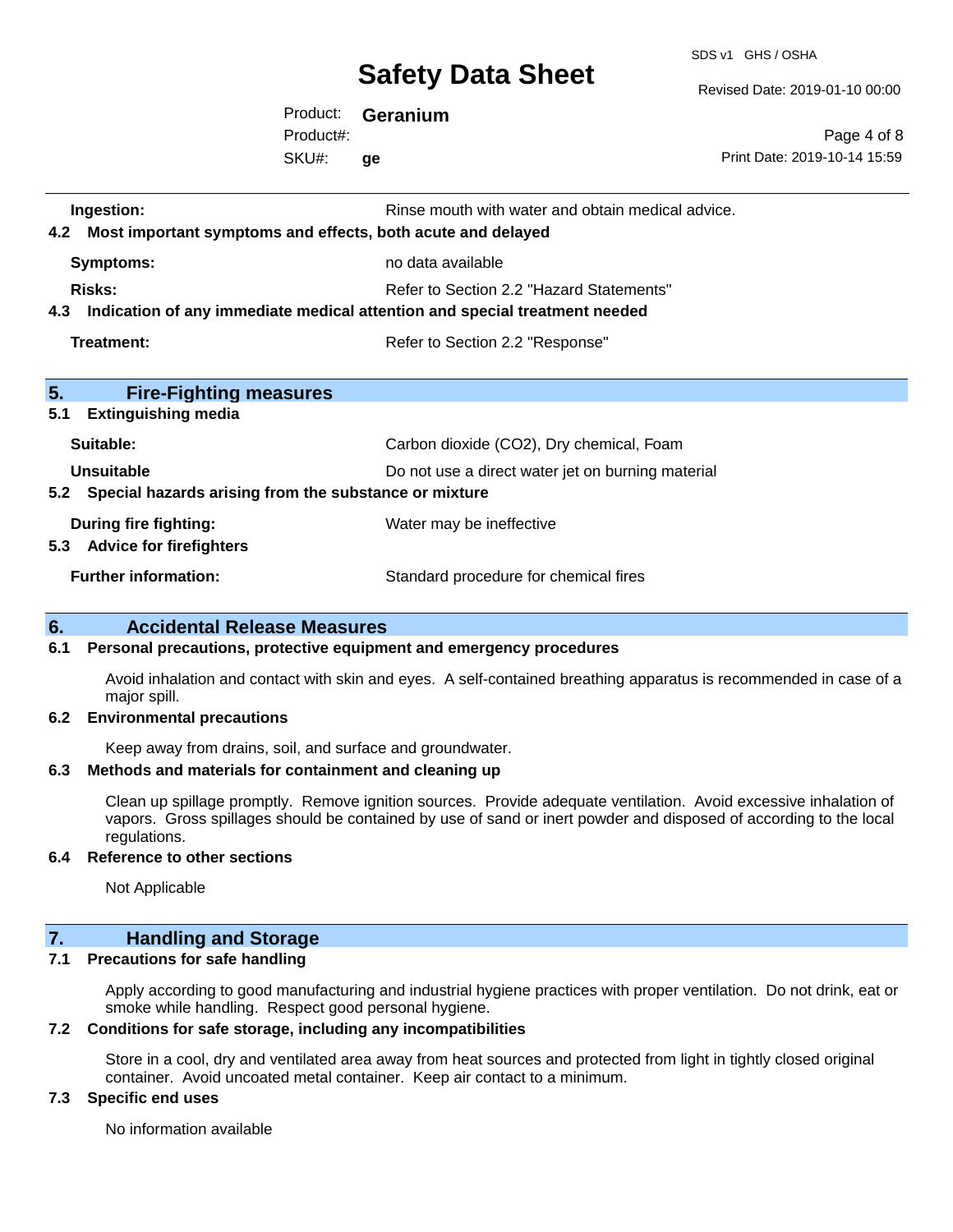SDS v1 GHS / OSHA

Revised Date: 2019-01-10 00:00

Print Date: 2019-10-14 15:59

Page 5 of 8

Product: **Geranium** SKU#: Product#: **ge**

| 8.                      |                                | <b>Exposure Controls/Personal Protection</b>                                                                                             |                         |                                  |             |                  |  |
|-------------------------|--------------------------------|------------------------------------------------------------------------------------------------------------------------------------------|-------------------------|----------------------------------|-------------|------------------|--|
| 8.1 Control parameters  |                                |                                                                                                                                          |                         |                                  |             |                  |  |
| <b>Exposure Limits:</b> |                                |                                                                                                                                          |                         |                                  |             |                  |  |
| <b>Component</b>        |                                |                                                                                                                                          | <b>ACGIH</b><br>TWA ppm | <b>ACGIH</b><br>STEL ppm TWA ppm | <b>OSHA</b> | OSHA<br>STEL ppm |  |
| 84-66-2                 | Diethyl phthalate              |                                                                                                                                          | 5                       |                                  |             |                  |  |
|                         | <b>Engineering Controls:</b>   | Use local exhaust as needed.                                                                                                             |                         |                                  |             |                  |  |
|                         |                                | 8.2 Exposure controls - Personal protective equipment                                                                                    |                         |                                  |             |                  |  |
| Eye protection:         |                                | Tightly sealed goggles, face shield, or safety glasses with brow guards and side shields, etc.<br>as may be appropriate for the exposure |                         |                                  |             |                  |  |
|                         | <b>Respiratory protection:</b> | Avoid excessive inhalation of concentrated vapors. Apply local ventilation where appropriate.                                            |                         |                                  |             |                  |  |
| <b>Skin protection:</b> |                                | Avoid Skin contact. Use chemically resistant gloves as needed.                                                                           |                         |                                  |             |                  |  |

#### **9. Physical and Chemical Properties**

#### **9.1 Information on basic physical and chemical properties**

| Appearance:                  | Liquid                        |
|------------------------------|-------------------------------|
| Odor:                        | Conforms to Standard          |
| Color:                       | Colorless to Yellow Tint (G1) |
| <b>Viscosity:</b>            | Liquid                        |
| <b>Freezing Point:</b>       | Not determined                |
| <b>Boiling Point:</b>        | Not determined                |
| <b>Melting Point:</b>        | Not determined                |
| <b>Flashpoint (CCCFP):</b>   | 155 F (68.33 C)               |
| <b>Auto flammability:</b>    | Not determined                |
| <b>Explosive Properties:</b> | None Expected                 |
| <b>Oxidizing properties:</b> | None Expected                 |
| Vapor Pressure (mmHg@20 C):  | 0.0765                        |
| %VOC:                        | 0.08                          |
| Specific Gravity @ 25 C:     | 0.9780                        |
| Density @ 25 C:              | 0.9750                        |
| Refractive Index @ 20 C:     | 1.4750                        |
| Soluble in:                  | Oil                           |

### **10. Stability and Reactivity**

| <b>10.1 Reactivity</b>                  | None       |
|-----------------------------------------|------------|
| <b>10.2 Chemical stability</b>          | Stable     |
| 10.3 Possibility of hazardous reactions | None known |
| <b>10.4 Conditions to avoid</b>         | None known |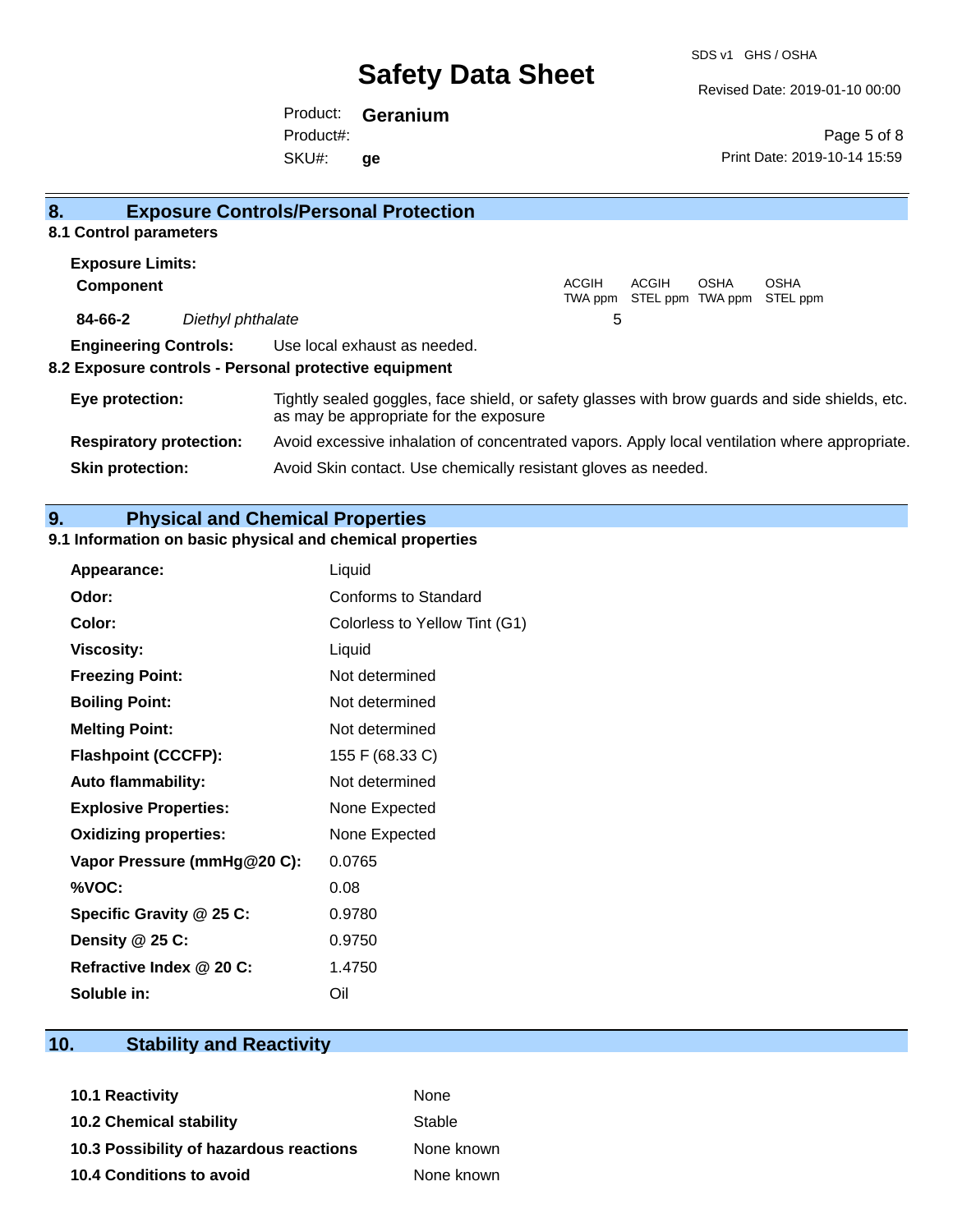SDS v1 GHS / OSHA

Revised Date: 2019-01-10 00:00

Product: **Geranium** SKU#: Product#: **ge**

Page 6 of 8 Print Date: 2019-10-14 15:59

**10.5 Incompatible materials** Strong oxidizing agents, strong acids, and alkalis **10.6 Hazardous decomposition products** None known

### **11. Toxicological Information**

**11.1 Toxicological Effects**

Acute Toxicity Estimates (ATEs) based on the individual Ingredient Toxicity Data utilizing the "Additivity Formula"

| Acute toxicity - Oral - (Rat) mg/kg                | Not classified - the classification criteria are not met             |
|----------------------------------------------------|----------------------------------------------------------------------|
| Acute toxicity - Dermal - (Rabbit) mg/kg           | (LD50: 4911.3300) May be harmful in contact with skin                |
| Acute toxicity - Inhalation - (Rat) mg/L/4hr       | (LD50: 38.2843) May be harmful if inhaled                            |
| Skin corrosion / irritation                        | May be harmful if inhaled                                            |
| Serious eye damage / irritation                    | Causes serious eye damage                                            |
| <b>Respiratory sensitization</b>                   | Not classified - the classification criteria are not met             |
| <b>Skin sensitization</b>                          | May cause an allergic skin reaction                                  |
| <b>Germ cell mutagenicity</b>                      | May cause genetic defects                                            |
| Carcinogenicity                                    | May cause cancer                                                     |
| <b>Reproductive toxicity</b>                       | Not classified - the classification criteria are not met             |
| Specific target organ toxicity - single exposure   | Not classified - the classification criteria are not met             |
| Specific target organ toxicity - repeated exposure | May cause damage to organs through prolonged or repeated<br>exposure |
| <b>Aspiration hazard</b>                           | Not classified - the classification criteria are not met             |
|                                                    |                                                                      |

| 12.<br><b>Ecological Information</b> |                                                   |
|--------------------------------------|---------------------------------------------------|
| 12.1 Toxicity                        |                                                   |
| <b>Acute acquatic toxicity</b>       | Toxic to aquatic life                             |
| <b>Chronic acquatic toxicity</b>     | Harmful to aquatic life with long lasting effects |
| <b>Toxicity Data on soil</b>         | no data available                                 |
| <b>Toxicity on other organisms</b>   | no data available                                 |
|                                      |                                                   |
| 12.2 Persistence and degradability   | no data available                                 |
| 12.3 Bioaccumulative potential       | no data available                                 |
| 12.4 Mobility in soil                | no data available                                 |
| 12.5 Other adverse effects           | no data available                                 |
|                                      |                                                   |

#### **13. Disposal Conditions**

#### **13.1 Waste treatment methods**

Do not allow product to reach sewage systems. Dispose of in accordance with all local and national regulations. Send to a licensed waste management company.The product should not be allowed to enter drains, water courses or the soil. Do not contaminate ponds, waterways or ditches with chemical or used container.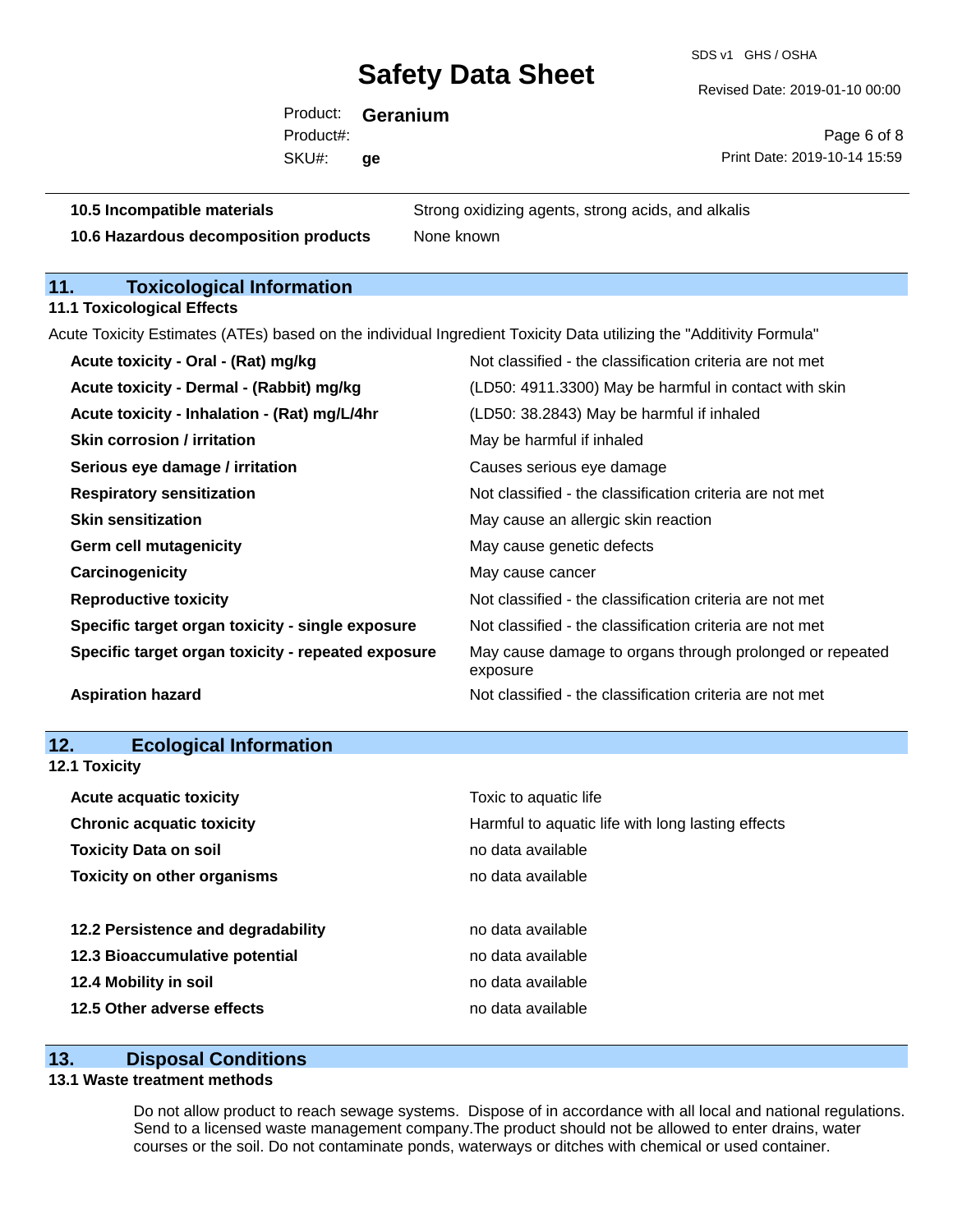SDS v1 GHS / OSHA

Revised Date: 2019-01-10 00:00

Product: **Geranium** SKU#: Product#: **ge**

Page 7 of 8 Print Date: 2019-10-14 15:59

### **14. Transport Information**

| <b>Marine Pollutant</b><br>No.           |              |                                     |                 |        |
|------------------------------------------|--------------|-------------------------------------|-----------------|--------|
| Regulator                                | <b>Class</b> | <b>Pack Group</b>                   | <b>Sub Risk</b> | UN-nr. |
| U.S. DOT (Non-Bulk)                      |              | Not Regulated - Not Dangerous Goods |                 |        |
| <b>Chemicals NOI</b>                     |              |                                     |                 |        |
| <b>ADR/RID (International Road/Rail)</b> |              | Not Regulated - Not Dangerous Goods |                 |        |
| <b>Chemicals NOI</b>                     |              |                                     |                 |        |
| <b>IATA (Air Cargo)</b>                  |              | Not Regulated - Not Dangerous Goods |                 |        |
| <b>Chemicals NOI</b>                     |              |                                     |                 |        |
| <b>IMDG (Sea)</b>                        |              | Not Regulated - Not Dangerous Goods |                 |        |
| <b>Chemicals NOI</b>                     |              |                                     |                 |        |

### **15. Regulatory Information**

**U.S. Federal Regulations**

| <b>TSCA (Toxic Substance Control Act)</b> |                           | All components of the substance/mixture are listed or exempt |  |  |  |
|-------------------------------------------|---------------------------|--------------------------------------------------------------|--|--|--|
| 40 CFR(EPCRA, SARA, CERCLA and CAA)       |                           | This product contains the following components:              |  |  |  |
| 84-66-2                                   | $201 - 550 - 6$ 30 - 40 % | Diethyl phthalate                                            |  |  |  |
| <b>U.S. State Regulations</b>             |                           |                                                              |  |  |  |
| <b>California Proposition 65 Warning</b>  |                           | This product contains the following components:              |  |  |  |
| 119-61-9                                  | 204-337-6 2 - 5 %         | Benzophenone                                                 |  |  |  |
| <b>Canadian Regulations</b>               |                           |                                                              |  |  |  |
| <b>DSL</b>                                |                           | 100.00% of the components are listed or exempt.              |  |  |  |

### **16. Other Information**

#### **GHS H-Statements referred to under section 3 and not listed in section 2**

| H226 : Flammable liquid and vapour             | H302: Harmful if swallowed                                      |
|------------------------------------------------|-----------------------------------------------------------------|
| H303 : May be harmful if swallowed             | H304 : May be fatal if swallowed and enters airways             |
| H316 : Causes mild skin irritation             | H317 : May cause an allergic skin reaction                      |
| H319 : Causes serious eye irritation           | H336 : May cause drowsiness or dizziness                        |
| H402 : Harmful to aquatic life                 | H411 : Toxic to aquatic life with long lasting effects          |
| Total Fractional Values                        |                                                                 |
| (TFV) Risk                                     | (TFV) Risk                                                      |
| (130.60) Acute Toxicity Inhalation, Category 5 | (59.00) Carcinogenicity, Category 1B                            |
| (59.00) Germ Cell Mutagenicity, Category 1B    | (7.70) Sensitization, Skin, Category 1                          |
| (5.68) Skin Corrosion/Irritation, Category 3   | (4.50) Aquatic Chronic Toxicity, Category 3                     |
| (4.36) Eye Damage/Eye Irritation, Category 2A  | (4.00) Target Organ Systemic Toxicity - Repeated,<br>Category 2 |
| (3.42) Sensitization, Skin, Category 1B        | (1.53) Skin Corrosion/Irritation, Category 2                    |
| (1.14) Eye Damage/Eye Irritation, Category 1   | (1.09) Aquatic Acute Toxicity, Category 2                       |
| (1.02) Acute Toxicity Dermal, Category 5       |                                                                 |